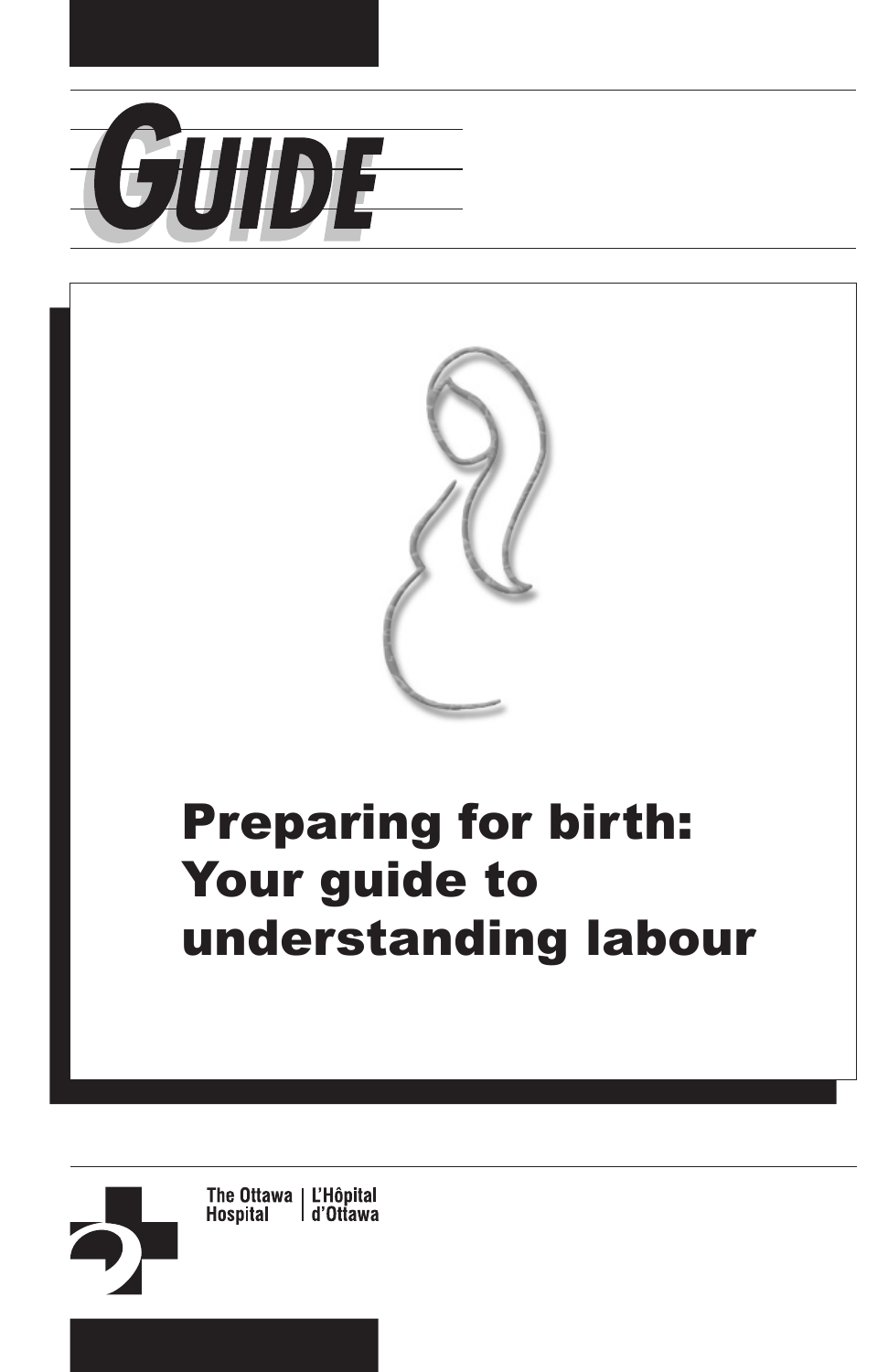#### *Disclaimer*

*This is general information developed by The Ottawa Hospital. It is not intended to replace the advice of a qualified health-care provider. Please consult your own health-care provider who will be able to determine the appropriateness of the information for your specific situation.* 

**P585 (REV 11/2011)** 

Printed at The Ottawa Hospital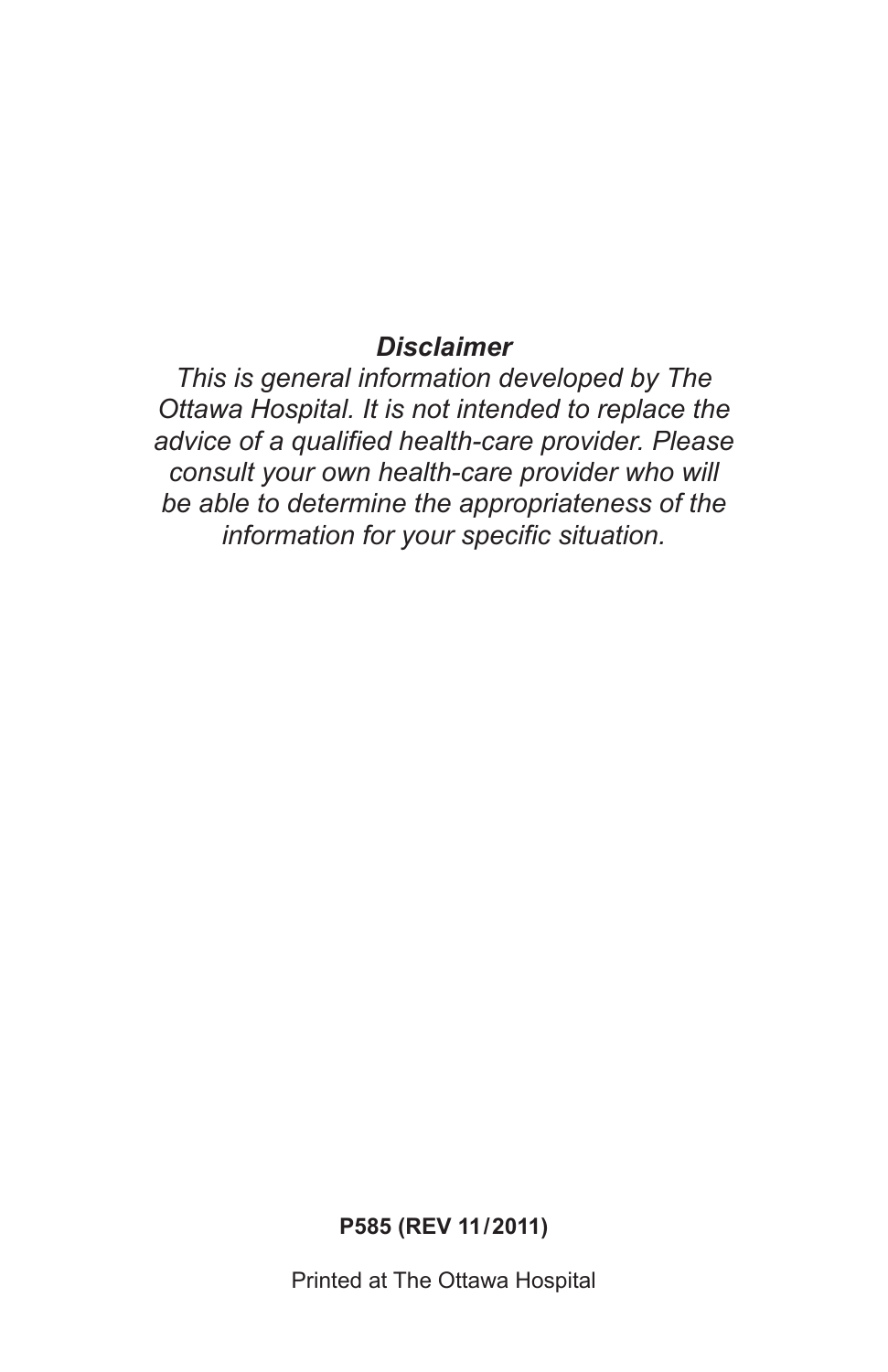As you get closer to your due date, your body begins to prepare itself for the work of labour.

Labour starts when your uterus begins to tighten and relax or contract. Your contractions will gradually become longer, stronger, closer together and more painful or intense as your labour progresses.

*You may also notice you have:* 

- Back ache
- A change in your vaginal discharge
- Diarrhea and/or nausea and vomiting with contractions
- Leg cramps
- A feeling that something is happening.

Your contractions will help your baby to move down the birth canal (vagina) as your cervix begins to open (dilate) and shorten or thin (efface). The length of labour is different for every woman.

If this is your first baby, labour is usually longer than it would be for a second or later baby.

### *Early Labour*

Early labour starts irregularly and can last for many hours. Your uterus and cervix are preparing for active labour and the birth of your baby. Contractions in early labour are generally 15 to 20 minutes apart and gradually become closer together. Sometimes they can be as close as every 2 to 3 minutes. They usually last about 30 seconds and can be described as "cramps".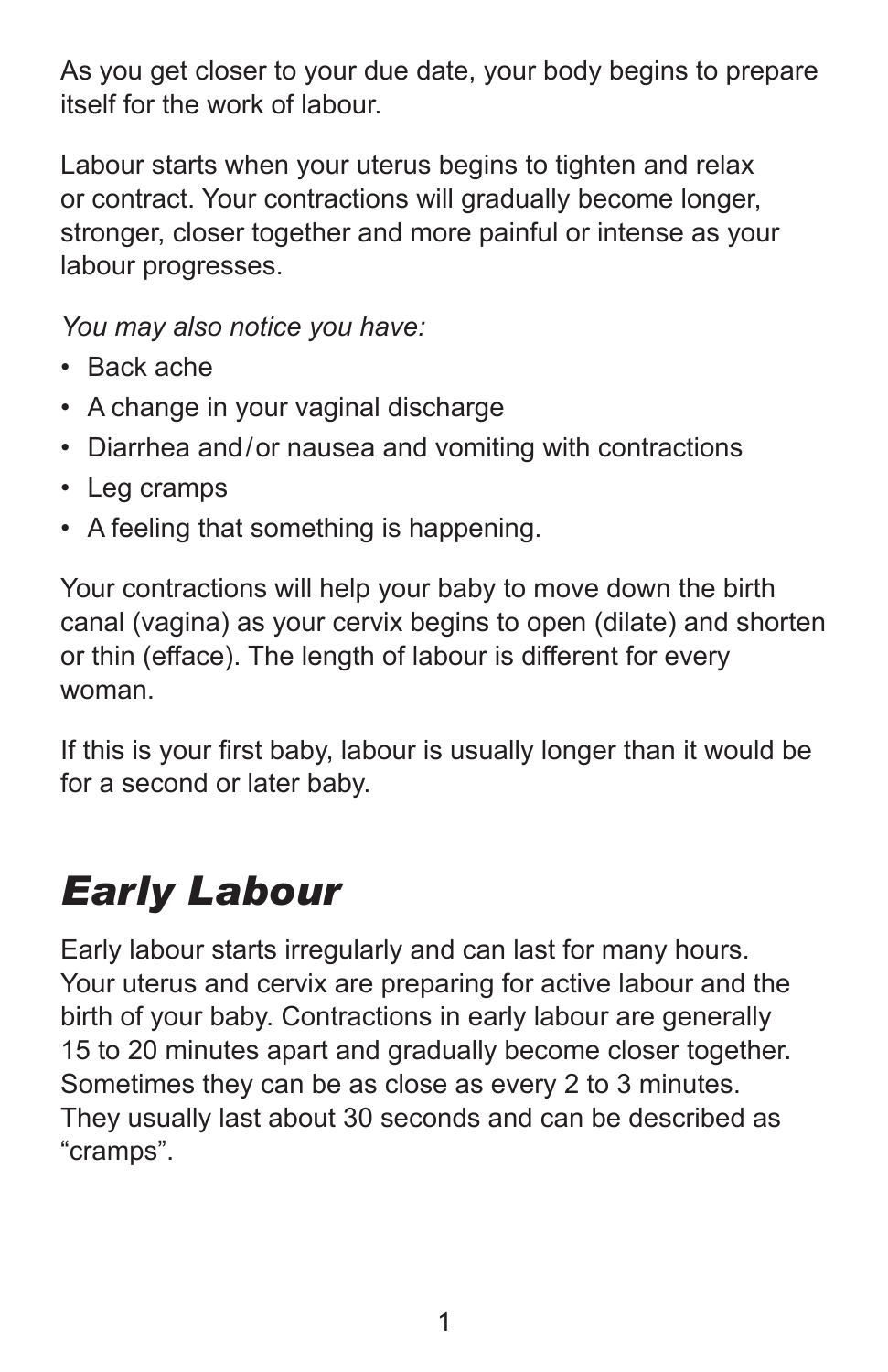This stage of your labour can be uncomfortable, but the contractions are usually mild and easy to cope with. You will probably be able to keep talking and doing whatever you are doing during your contractions.

During *early labour* it is important for you to try and save your energy and get some rest. You should continue to eat light snacks and meals and drink to thirst. Labour is very hard work and if you become over tired in early labour, it may be harder for you to cope with active labour, when your contractions become longer, stronger and more frequent.

### *Active Labour*

*You are considered to be in active labour* when:

- You are contracting every 3 to 5 minutes.
- Each contraction lasts about 50 to 60 seconds.
- Any show (blood tinged mucus) you may have changes from pink tinged to bloody.
- Your contractions are more painful.
- You find you need to stop what you are doing to concentrate on breathing through each contraction.
- You may have some trembling, hot and cold flashes, nausea, vomiting, irritability and/or mood swings.

This is all a normal part of labour. If this is your first baby you can expect this stage of your labour to last 12 to 14 hours.

At this point, you may want to go in to the Obstetrical Assessment Unit (OAU). It is important that the person(s) you have chosen to be with you during the birth of your baby comes with you. Along with your nurse, you will need their support and help during this important time of your life. You and your baby will benefit from a loving, welcoming place for your baby's birth.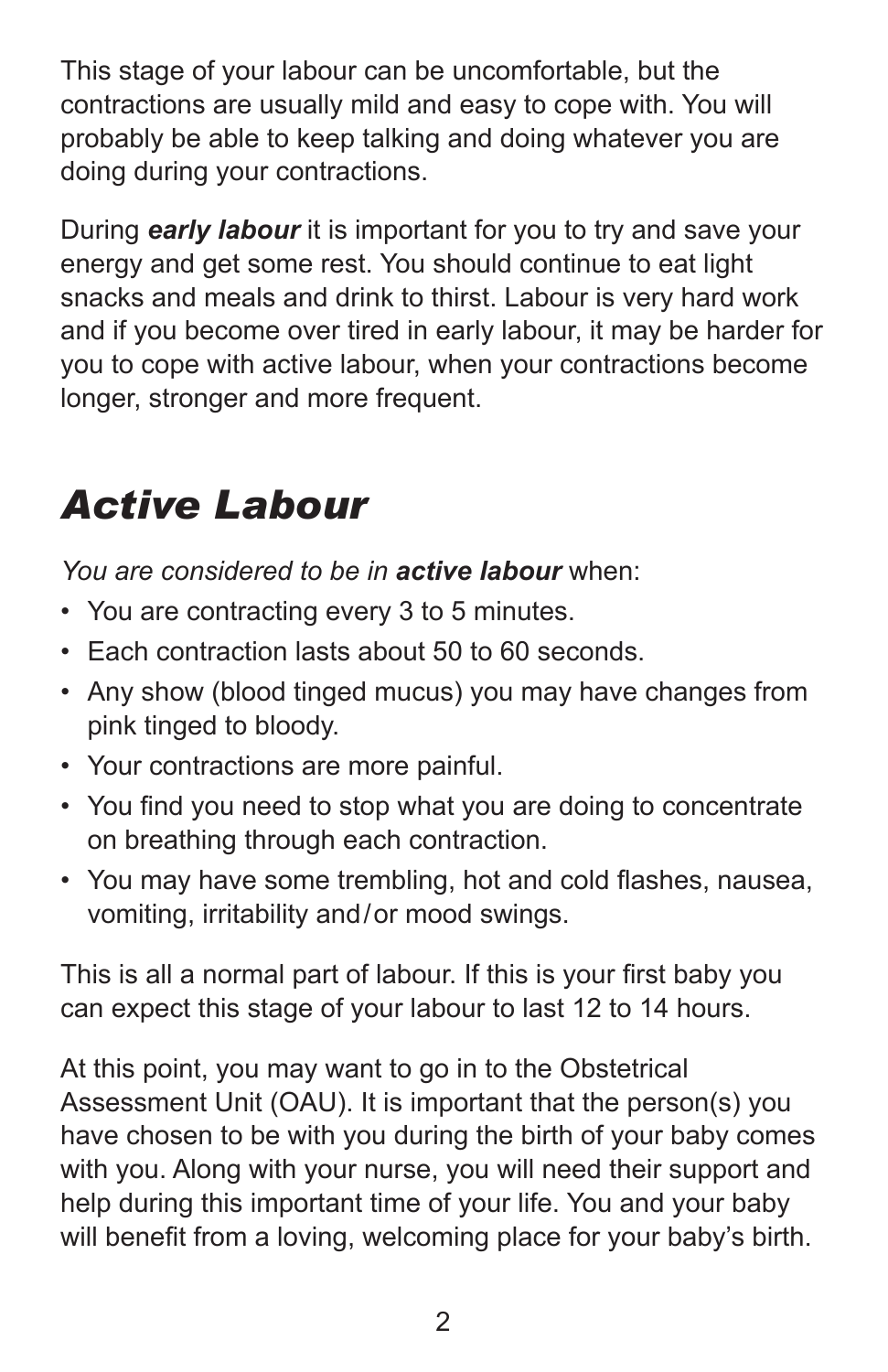## *Second Stage*

Your cervix must open from being closed to 10 centimeters, or fully dilated. When you are fully dilated the first stage of your labour is over and the *second stage* of your labour begins. We expect your baby to be born within the next 4 hours.

Sometimes your contractions will slow down before you feel the urge to push. This is normal and is your body's way of preparing for the final work of labour.

At some point you will feel an urge to push or "bear down". Pushing will help you give birth to your baby.

#### Tips:

Follow your instincts when you are trying to decide if you are in active labour or not.

#### *For example:*

- If this is not your first baby and you wake up with powerful contractions that come every 3 to 4 minutes but only last 30 seconds, you should go to the hospital to be assessed.
- If you have been having contractions that come every 5 minutes for the last 3 or 4 hours, but you can still do things during a contraction, you can stay at home a little longer.

It has been shown that women who have had a healthy pregnancy are better off staying at home as long as possible during early labour.

If you are not sure about what to do, call the OAU and speak with a nurse. She will be able to answer your questions and provide you with some guidance about what to do next.

If your water breaks you should call or go to the OAU to be checked.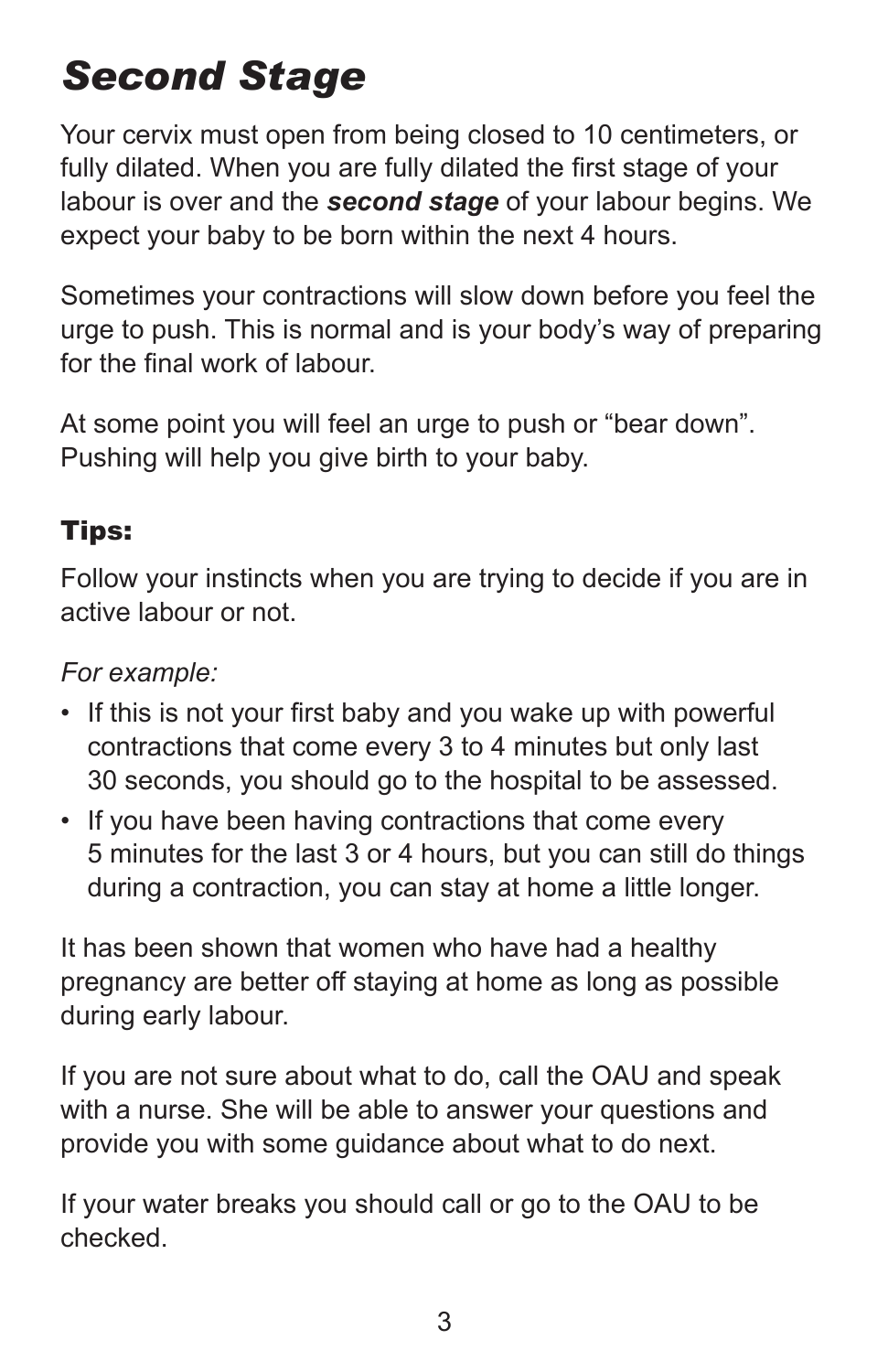If you start to bleed heavily (soak a pad), you feel an urge to push or you have any concerns about yours or your baby's wellbeing, go to the OAU right away.

Call 911 if necessary and follow their instructions.

When you arrive at the OAU, a nurse or doctor will do a vaginal examination to find out how you are progressing.

#### *If your:*

- Cervix is 3 to 4 centimeters dilated and thinning.
- Contractions are every 3 to 5 minutes, last 50 to 60 seconds and prevent you from doing anything else, you are considered to be in active labour and will be admitted to the Birthing Unit.

You will be assigned a nurse and she will guide you through your labour along with the help of your caregiver.

Sometimes the staff may ask you to wait or walk around for an hour or two and then re-examine your cervix to see if there have been any changes.

- If there are no changes you will be able to go home.
- If you are very tired, in pain or are having difficulty relaxing, but your cervix has not changed very much, your doctor may order some pain medication for you before you go home.

If you go home you can call back or go to the OAU at any time to be re-checked. The doctors and nurses are there to help and guide you during this important time of your life.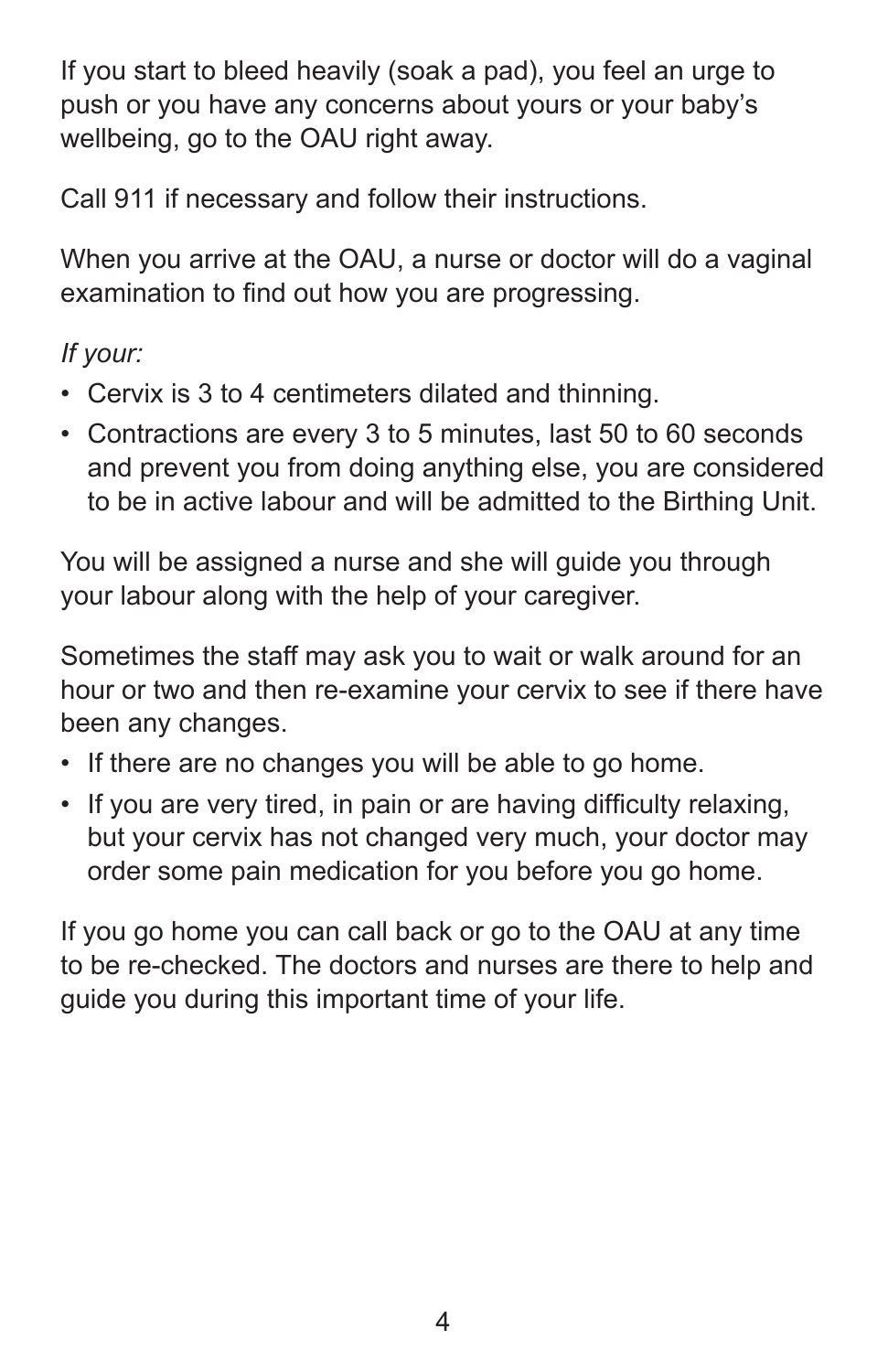#### **Remember:**

- Every woman's experience of labour is different.
- There is no right or wrong way to go through labour.
- It is important for you to relax, drink to thirst, eat lightly and rest until you are ready to go to the hospital for your baby's birth.
- Talk to your baby. Let your baby know how excited you are about finally getting to meet them. It will comfort you and help you to relax.

#### Questions I would like to ask my health-care provider or nurse.

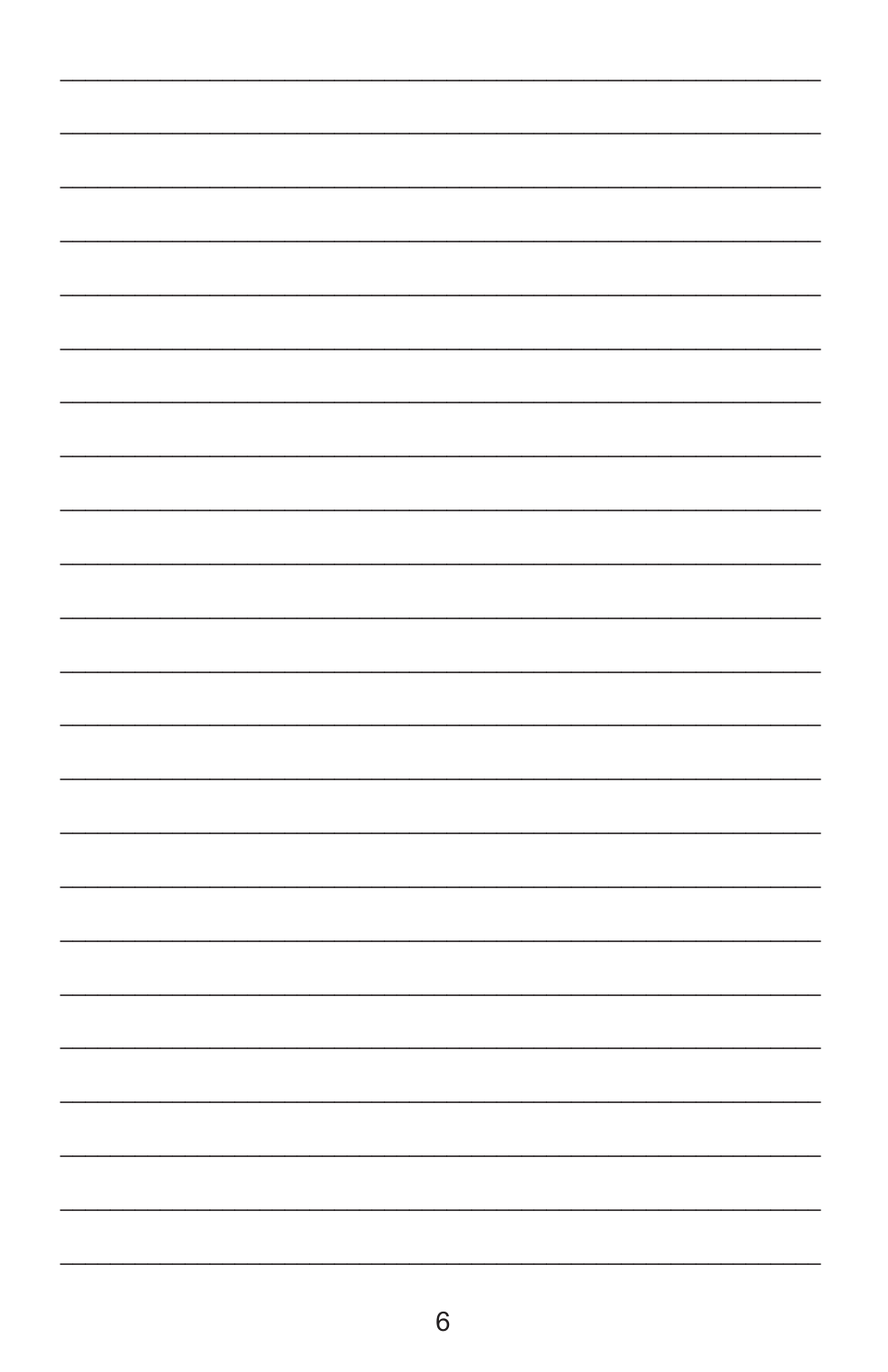### *When do I call or go to the Obstetrical Assessment Unit (OAU)?*

*If:* 

• Your contractions are lasting 50 to 60 seconds and are 3 to 5 minutes apart.

*and/or*

- You have to stop what you are doing and focus on breathing through your contractions. *and/or*
- Your water's have broken. *and/or*
- You are feeling pressure down low or have an urge to push. *and/or*
- You are bleeding heavily from your vagina (soaking a pad). *and/or*
- You are concerned about yours or your baby's health and well being.

**Remember,** if you have any doubts or questions; call your care provider or the Obstetrical Assessment Unit at:

#### **The Ottawa Hospital**

| <b>Civic Campus</b><br>613-761-5112 | OR | <b>General Campus</b><br>613-737-8012 |
|-------------------------------------|----|---------------------------------------|
| My care provider:_                  |    |                                       |
| Telephone number:                   |    |                                       |

*We look forward to participating in the birth of your baby.*